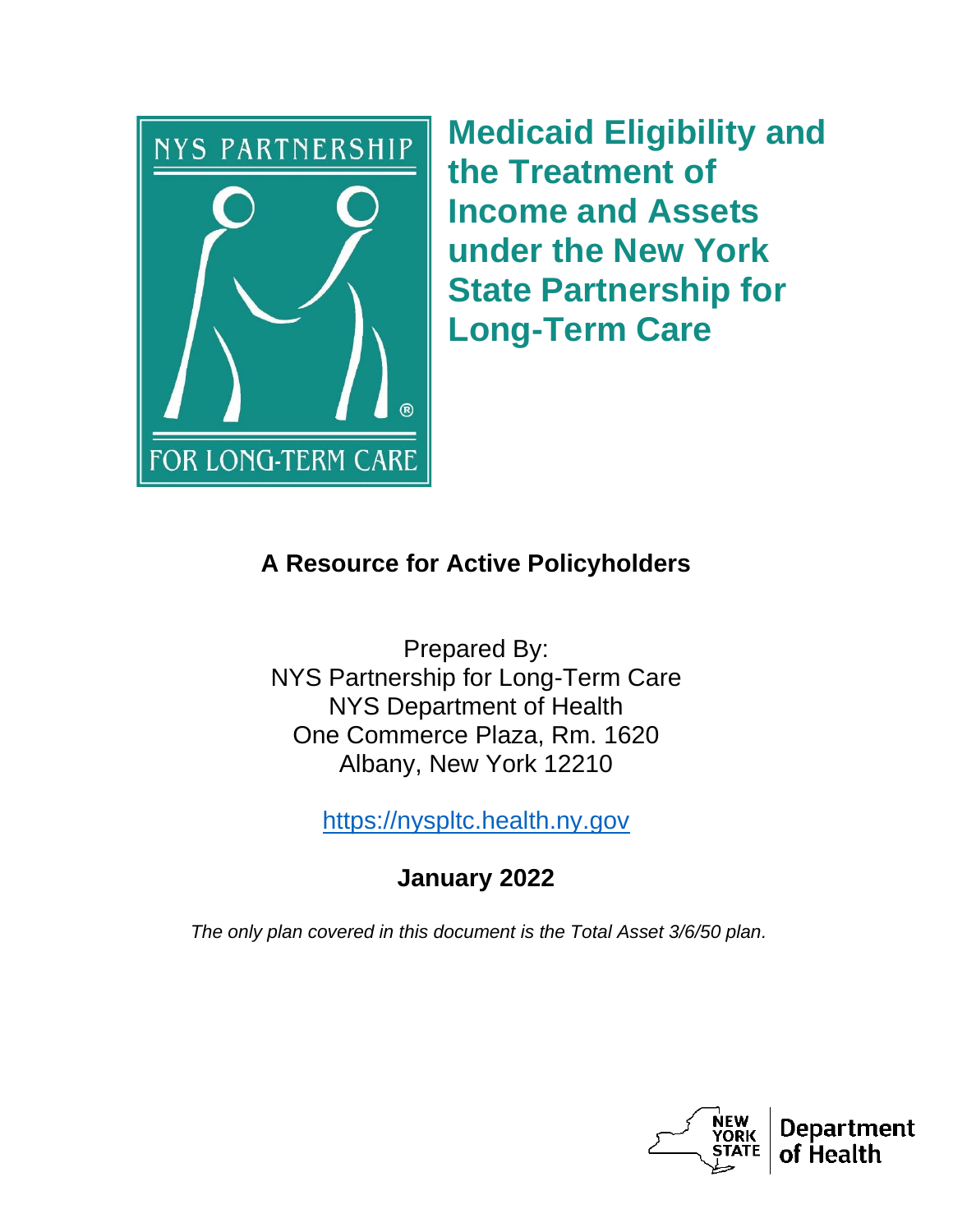# **TABLE OF CONTENTS**

## **General Information, Section 1**

| 1A. Qualifying for Medicaid as a Partnership Participantpage 3       |  |
|----------------------------------------------------------------------|--|
|                                                                      |  |
| 1C. Implications of Income Eligibility on Your Decision to Own a NYS |  |
|                                                                      |  |

|--|--|--|

### **Income, Section 3**

| 3E. How Income is Treated During the Eligibility Processpage 7 |  |
|----------------------------------------------------------------|--|

## **Annuities and IRA, Section 4**

4A. Annuities and IRAs: How Payments are Treated…………..page 7

**Medicaid Extended Coverage Eligibility Worksheet**……....………page 9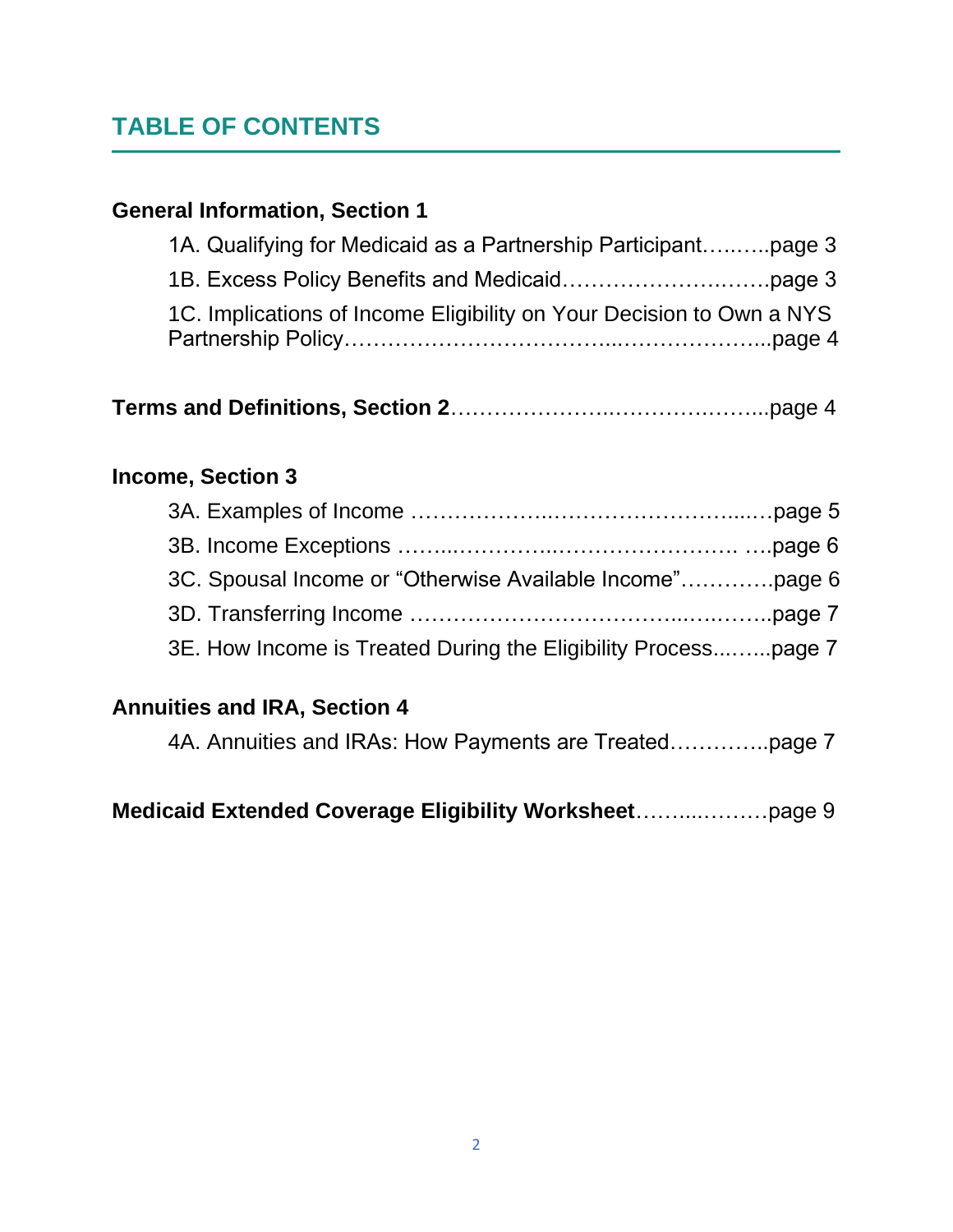## **DETERMINATION OF MEDICAID ELIGIBILITY FOR QUALIFIED NYS PARTNERSHIP PARTICIPANTS**

The New York State Partnership for Long-Term Care (NYS Partnership) is a unique program housed within the NYS Department of Health which allows for the protection of some or all of your assets (resources) depending on the type of Partnership policy purchased. The information presented in this document is intended to offer you an overview of the Medicaid eligibility process, particularly how income is treated. **As a reminder, the Partnership program offers asset protection – not income protection.** The Medicaid eligibility process is demonstrated for you below through a series of income scenarios which illustrate how certain variables, including marital status and source of income, affect your eligibility for Medicaid nursing home care if you purchase a NYS Partnership policy.

## **GENERAL INFORMATION – Section 1**

#### **1A. Qualifying for Medicaid as a Partnership Participant**

Medicaid coverage under the NYS Partnership is called Medicaid Extended Coverage. Eligibility for Medicaid Extended Coverage is based upon **TIME**. Individuals who purchase NYS Partnership policies and subsequently use three (3) years of nursing home benefits (3 years of nursing home days) or its equivalent benefits, six (6) years of home care days (2 home care days counting as 1 nursing home day), or some combination of the two which is the equivalent of three (3) years of nursing home days may apply for Medicaid Extended Coverage. Even if benefits remain under a NYS Partnership policy, individuals may still apply for Medicaid Extended Coverage as long as they have used three years of nursing home equivalent benefits. Once this time threshold has been met, you are considered a Qualified Partnership Policyholder.

The NYS Partnership permits a qualified applicant to apply for and receive Medicaid Extended Coverage regardless of the type or amount of resources he or she has. However, all **INCOME** rules in effect at the time of application for Medicaid Extended Coverage will apply in determining one's eligibility for Medicaid Extended Coverage.

#### **1B**. **Excess Policy Benefits and Medicaid**

Please note that although you may reach the minimum required amount of days to be eligible for Medicaid Extended Coverage, there may be residual monies remaining on your policy. If you apply for Medicaid after you've met your minimum required amount of days but still have remaining policy money, these remaining monies will be treated as excess income because Medicaid is always the payer of last resort. Although you may have reached the required minimum duration for Medicaid eligibility, you are not mandated to apply for Medicaid if there are residual monies remaining on your policy.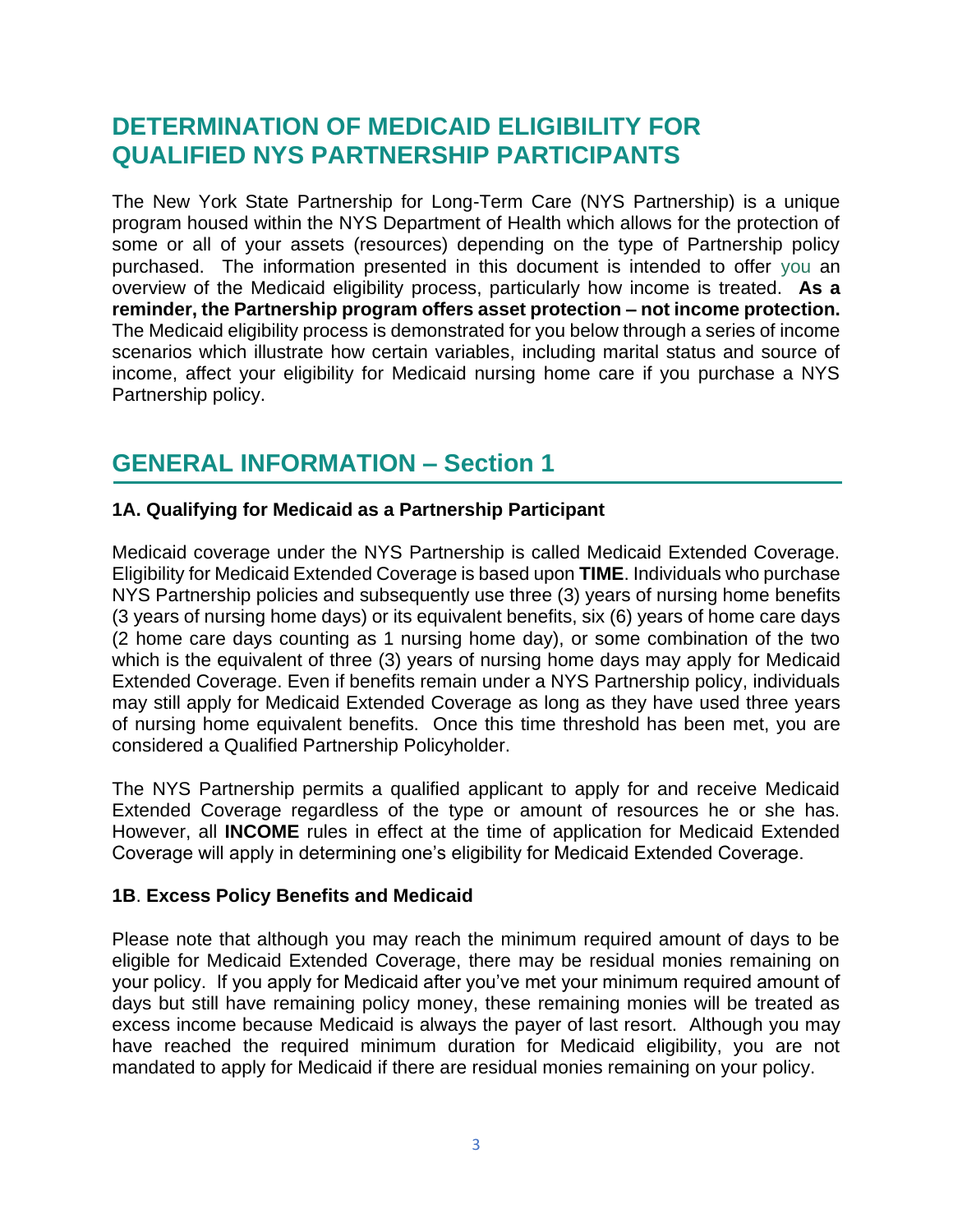#### **1C. Implications of Income Eligibility on Your Decision to Own a NYS Partnership Policy**

Participation in the NYS Partnership is not for everyone. Participants must support the costs of their long-term care through some combination of the NYS Partnership insurance coverage and out-of-pocket payments for any required co-payment during the period that they are using the required three years of nursing home equivalent benefits.

While you may qualify for Medicaid Extended Coverage without regard to your resources, you still may not qualify for Medicaid Extended Coverage if your income is too high. The Medicaid Extended Coverage Worksheet set forth below will show how income affects your eligibility for Medicaid Extended Coverage.

Since you may apply for Medicaid Extended Coverage without regard to your resources, you are exempt from the transfer of resources penalty regulations if you participate in the NYS Partnership. If you participate in the NYS Partnership, you may sell, transfer, or spend your resources, before, during, and after applying for Medicaid Extended Coverage.

## **TERMS AND DEFINITIONS – Section 2**

**Medicaid Extended Coverage (MEC):** Medicaid under the Partnership is called Medicaid Extended Coverage. When a participating consumer who purchases a 3/6/50 policy/certificate receives thirty-six (36) months of paid nursing home benefits (or its equivalent) under the policy, they may apply for Medicaid Extended Coverage. Though the term Medicaid Extended Coverage is unique to Partnership participants, the type of Medicaid benefits received under Medicaid Extended Coverage are the same as traditional Medicaid benefits. The only difference between Medicaid Extended Coverage and traditional Medicaid is, during the application process, resources are not counted toward eligibility for Qualified Partnership Participants.

**Resources (assets):** All or a portion (depending on the policy purchased) of a qualified New York State Partnership for Long-Term Care policyholder's resources are exempt from consideration in determining Medicaid eligibility. Additionally, since resources are exempt from consideration in determining a qualified policyholder's Medicaid eligibility, the transfer of resources provision (i.e., look-back period and penalty period) does not apply. Income produced from a resource can be considered in determining eligibility for Medicaid Extended Coverage. See **INCOME**, Section 3.

**Maximum Community Spouse Monthly Income Allowance:** Under the Medicare Catastrophic Coverage Act of 1988, a monthly maintenance allowance was established for the non-Medicaid spouse who remains at home (community spouse). This amount is adjusted each year. The Monthly Income Allowance for 2022 is \$3,435 per month. If the community spouse has income which is less than the Allowance, income may be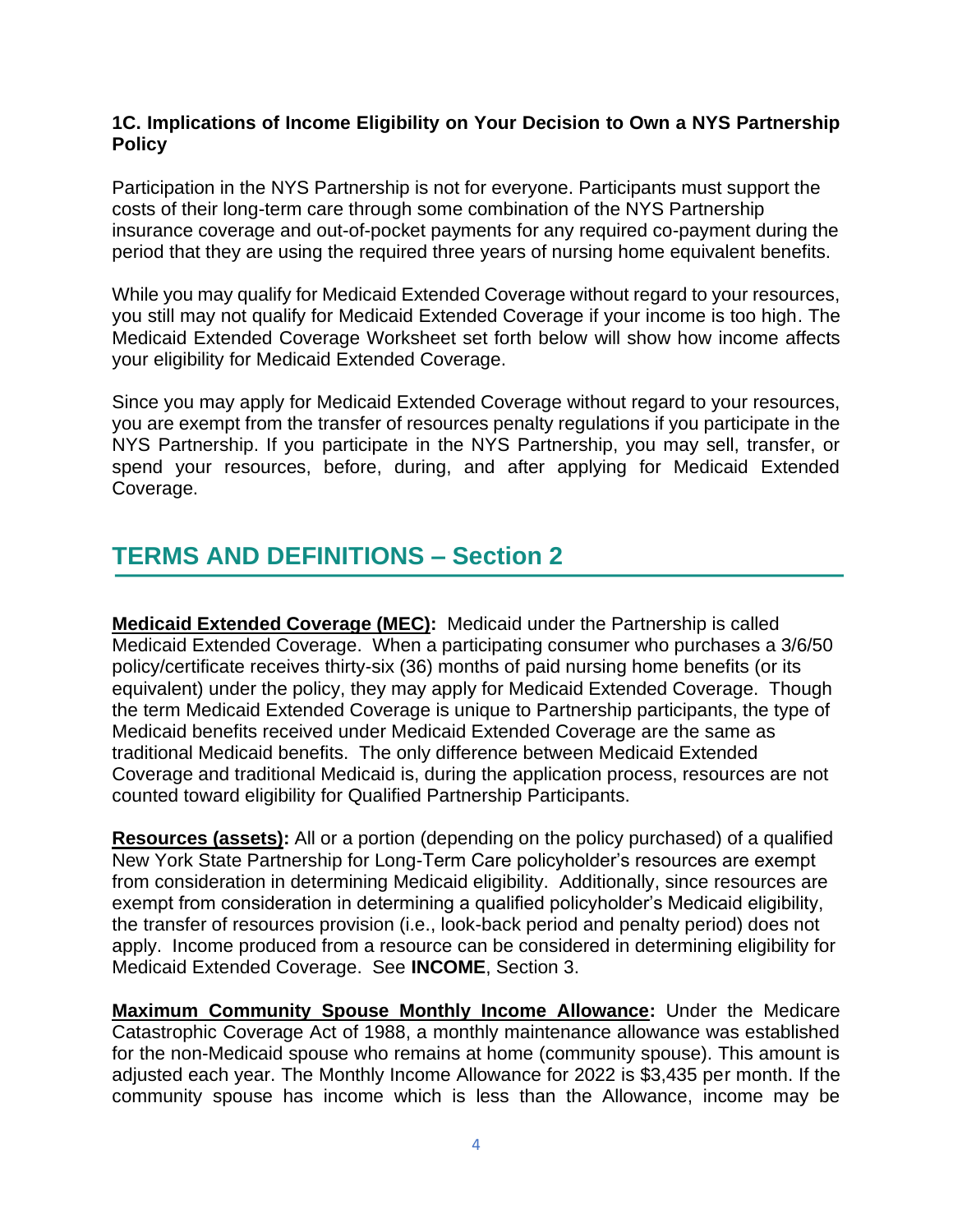contributed by the nursing home spouse (if available) to bring the community spouse's income up to the current Allowance.

**Community Spouse Monthly Income Contribution**: Where the community spouse of a Medicaid eligible nursing home resident has monthly income, which exceeds the Maximum Community Spouse Monthly Income Allowance, he or she is requested to contribute up to 25% of any income over the current Allowance to the costs of care of the Medicaid eligible nursing home spouse.

**Net Available Monthly Income (NAMI):** A patient's NAMI equals his or her income which is available to offset the cost of care after all deductions have been made.

**Personal Needs Allowance (PNA):** Medicaid recipients in nursing homes are permitted to keep \$50 per month from their incomes to pay for personal items.

## **INCOME – Section 3**

The information below is an abbreviated overview of individual income taken into account for eligibility under Medicaid. For married couples, both incomes are considered when determining eligibility. Where the income is distributed jointly to both spouses, it is assumed that each spouse shares an equal interest. Actual income contributions to the cost of care for the Medicaid eligible spouse, however, depend on the personal income of each spouse.

#### **3A. Examples of Income:**

Total monthly income is the gross amount received by the individual or generated by his/her assets (resources). This includes but is not limited to:

- Pensions
- Social Security
- Income from Annuities/IRAs (See 4A, Annuities and IRAs).
- Net Income from Rents
- Interest on Loans and Mortgages
- Dividends and/or interest from Stocks, Bonds (see 3B, Income Exceptions), Bank Accounts, CDs, etc. Whether or not the individual actually receives the monies, rollovers and reinvested income are still income**.** (See 4A, Annuities and IRAs)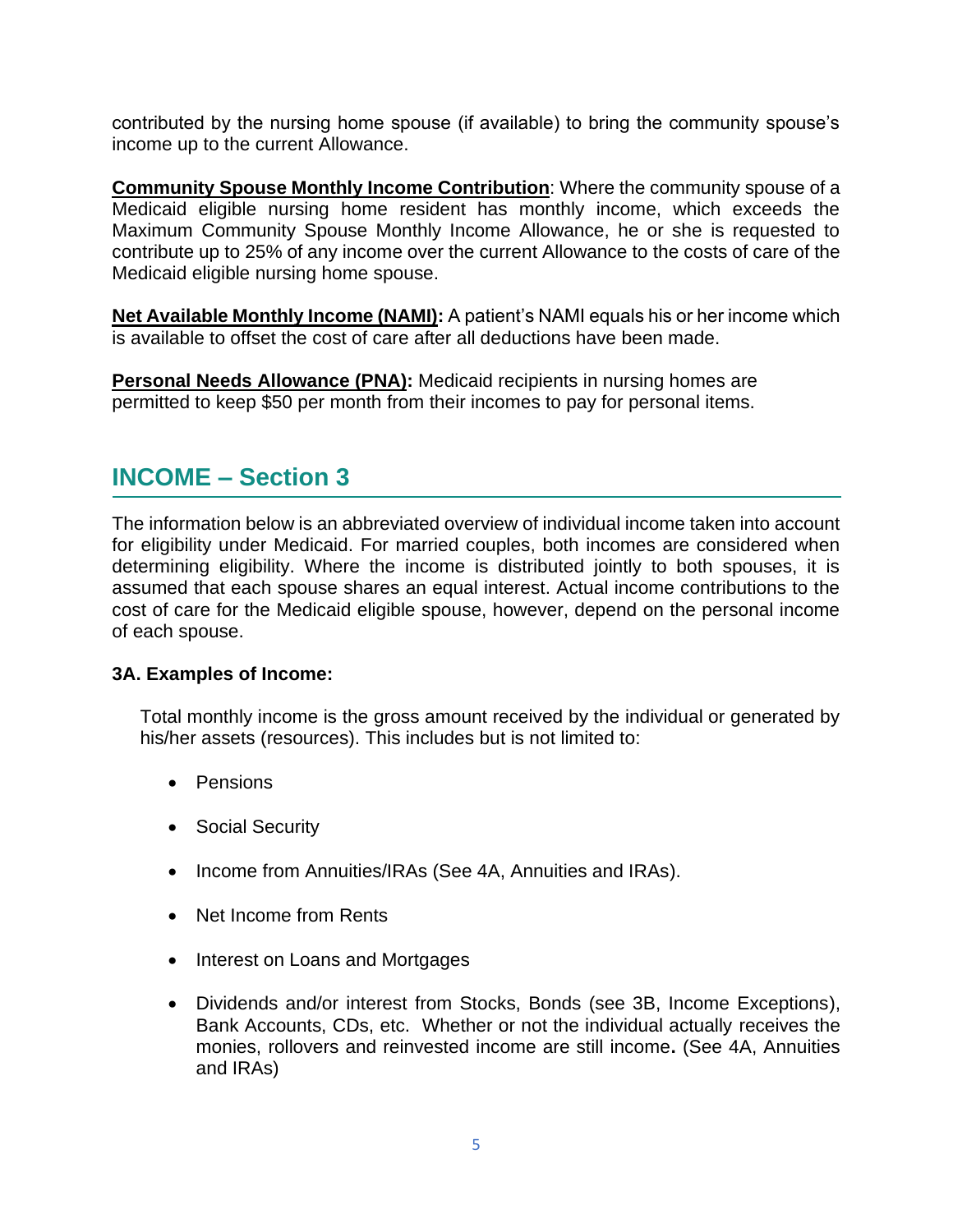• Capital gain distributions, (e.g., from mutual funds, other regulated investment companies, or real estate investment trusts), noted on "Internal Revenue Form 1099-DIV, Dividends and Distributions," whether paid as cash or reinvested.

#### **3B. Income Exceptions**

- Series E/EE Savings Bonds: Interest is **NOT** considered income.
- I Bonds: Interest is **NOT** considered income.
- Zero Coupon Bonds: Upon maturity, Medicaid considers interest as income.

Capital Gains: Capital gains (e.g., from the sale of a mutual fund or real estate) are considered an increase in the value of the resource and are exempt under Medicaid Extended Coverage.\* Note, however, that capital gain distributions (e.g., from mutual funds), annotated on Internal Revenue Form 1099-DIV, are considered unearned income.

- Capital Appreciation: This is **NOT** considered income.
- Income tax refunds: This is **NOT** considered income.
- Life Insurance: Where a person becomes the beneficiary of benefits under a life insurance policy, the moneys are considered income in the month in which they are received. Dividends from life insurance are **NOT** considered income, but interest on dividends from a life insurance policy **IS** considered income.

#### **3C. Spousal Income or "Otherwise Available Income"**

The income of the spouse at home may be adjusted by certain permissible deductions. The net result of this calculation is called **"otherwise available income"**. Although other specialized deductions exist, the most common permissible deductions from the spouse at home's gross income are:

- Health Insurance Premiums (including premiums for long term care insurance).
- Incapacitated adult/childcare costs (actual); and
- Court Ordered Support (Paid Out).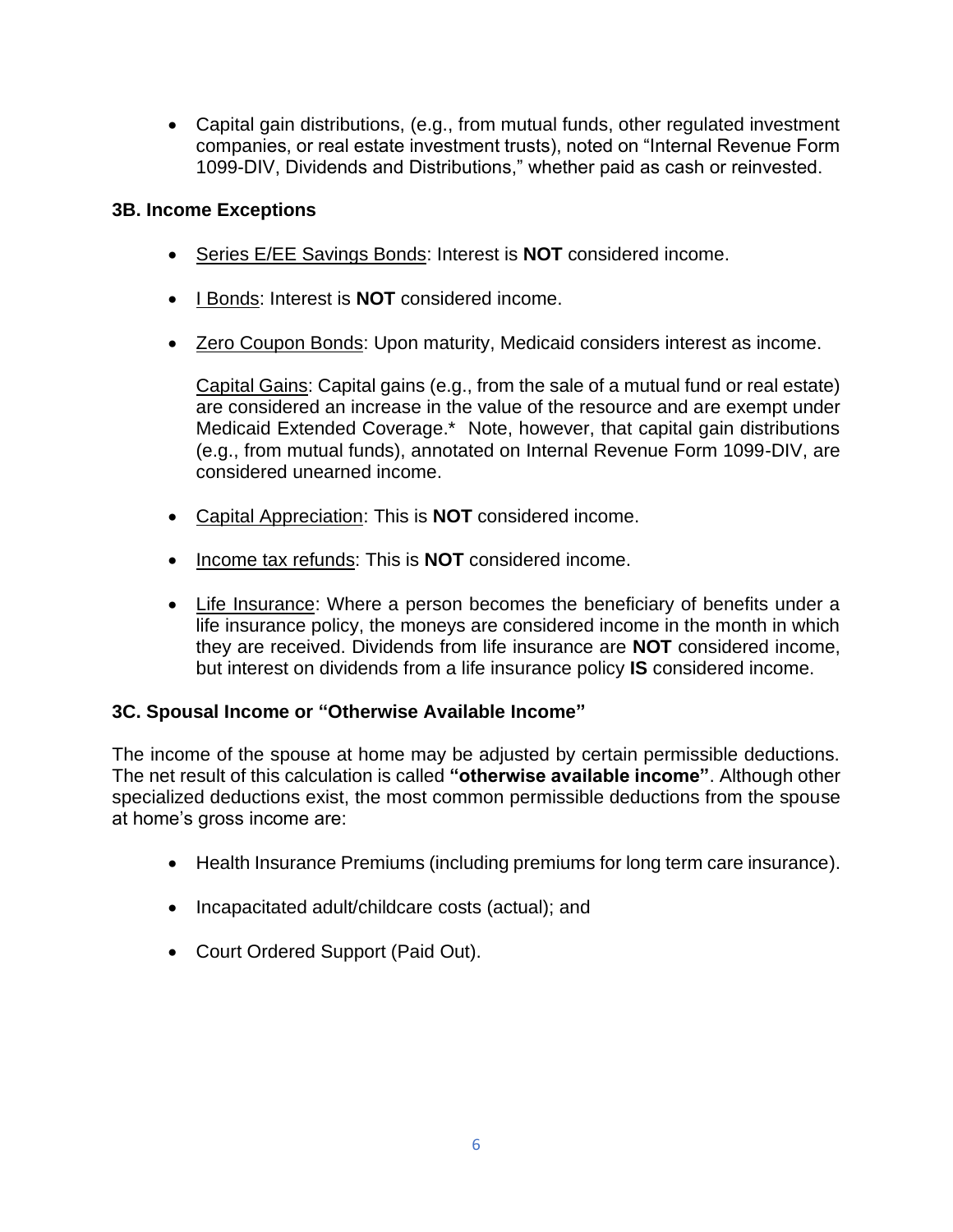#### **3D. Transferring Income**

Where the transfer or conversion of protected resources results in the transfer or loss of income that was earned by those protected assets, no transfer penalty shall apply. However, income transfer other than through the transfer of income attached to protected resources may result in penalties.

#### **3E. How Income is Treated During the Eligibility Process**

All available income is counted in determining income eligibility. Generally, infrequent or irregular income is countable in the month in which the income is received. Income eligibility for Medicaid is determined on a monthly basis. Because of this, Medicaid differentiates between periodic income and non-periodic income. Periodic income is received on a regular schedule, for example, once a month, once a quarter, once a year, etc. Some examples of periodic income are pensions, annuities, and IRA withdrawals. Non-periodic income is income received on an irregular schedule such as an inheritance, or an award.

- **Non-periodic income** is counted in the month in which it becomes available. After that, it is considered a resource. This means that if the individual were to receive moneys that would cause their income to exceed the cost of their care, they would be ineligible for Medicaid for that month only, regardless of whether the money is all spent by the end of the month. For example, needed care is \$5,000/month and a CD matures. When the CD's interest is combined with the individual's regular monthly income, the income for the individual is calculated at \$7,000 that month. In this instance, the individual would be ineligible for Medicaid in that month but eligible in the following month even if they merely deposit the extra amount.
- **Periodic income** is applied on a **monthly** basis regardless of how often it is received during the year. For example, if an annuity paid out once a year, the amount paid would be divided by twelve (12) to establish total monthly income.

## **ANNUITIES AND IRAs – Section 4**

#### **4A. Annuities and IRAs: How Payments are Treated**

If you are applying for Medicaid to receive *community-based services,* interest income received from an annuity or IRA is **NOT** considered during the eligibility process. However, interest earned is considered when applying for *Medicaid in a nursing home* (chronic care budgeting).

All monies received on a periodic basis from an annuity or IRA, whether received monthly, quarterly, semi-annually, or annually, are considered income regardless of whether such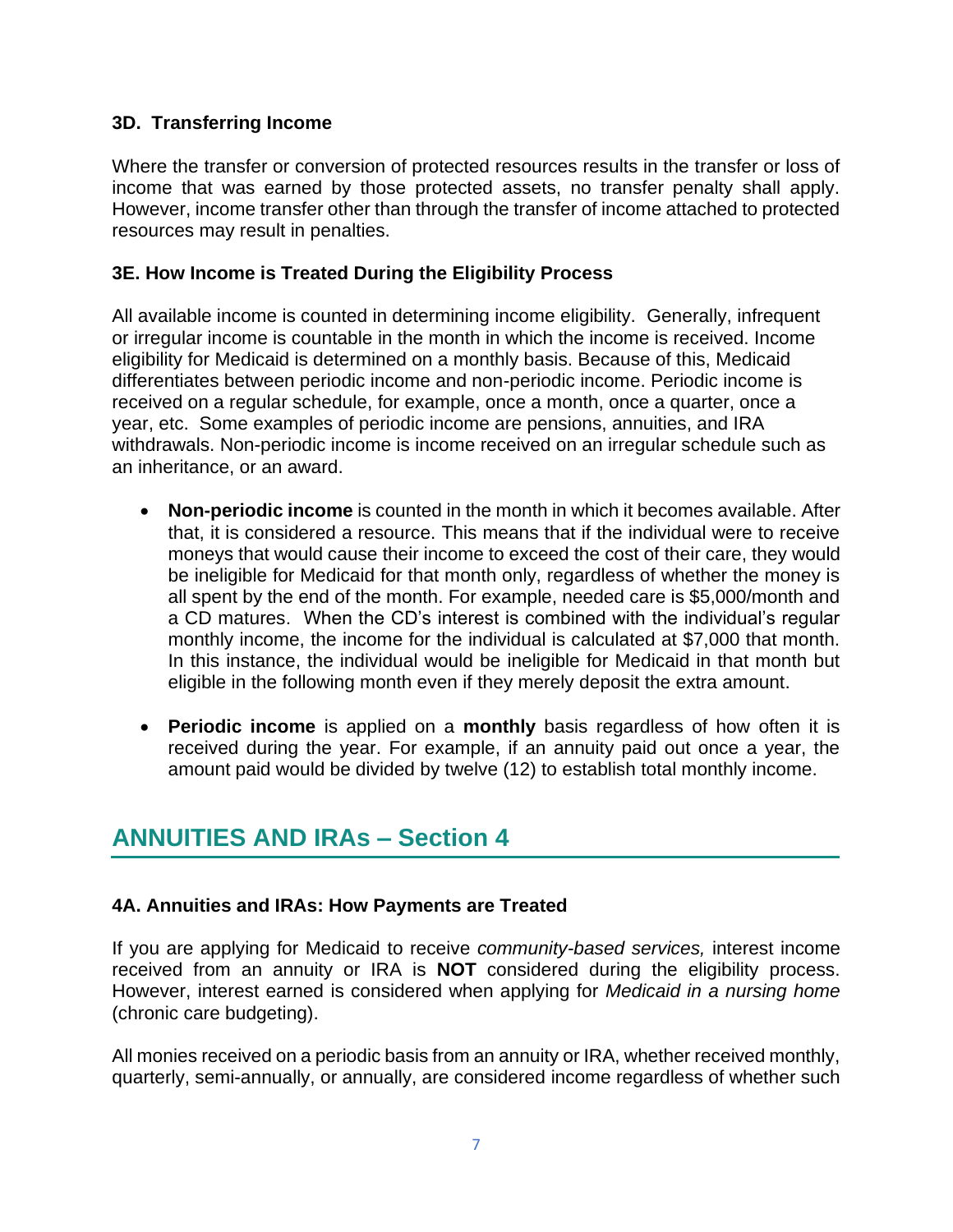monies represent a payout of interest or principal. However, if the total principal were to be withdrawn in a lump sum, the money would be considered a resource.

If an applicant elects to begin receiving regular distributions from an annuity, the annuity is considered to be in payout status and the payments are countable income. If no election is made to receive periodic payments but the applicant makes an irregular withdrawal, the irregular withdrawal would be a conversion of the resource the month of the withdrawal and subject to treatment as a resource, if retained beyond the month of withdrawal.

Roth IRAs are treated the same as traditional IRAs. Irregular withdrawals that are taken from a retirement account are considered the conversion of a resource the month of withdrawal and a resource thereafter. So, for a Partnership policyholder with Total Asset Protection (or Dollar for Dollar with the balance of the IRA protected), an irregular withdrawal is not countable income. As a reminder, there is no Required Minimum Distribution (RMD) for Roth IRAs.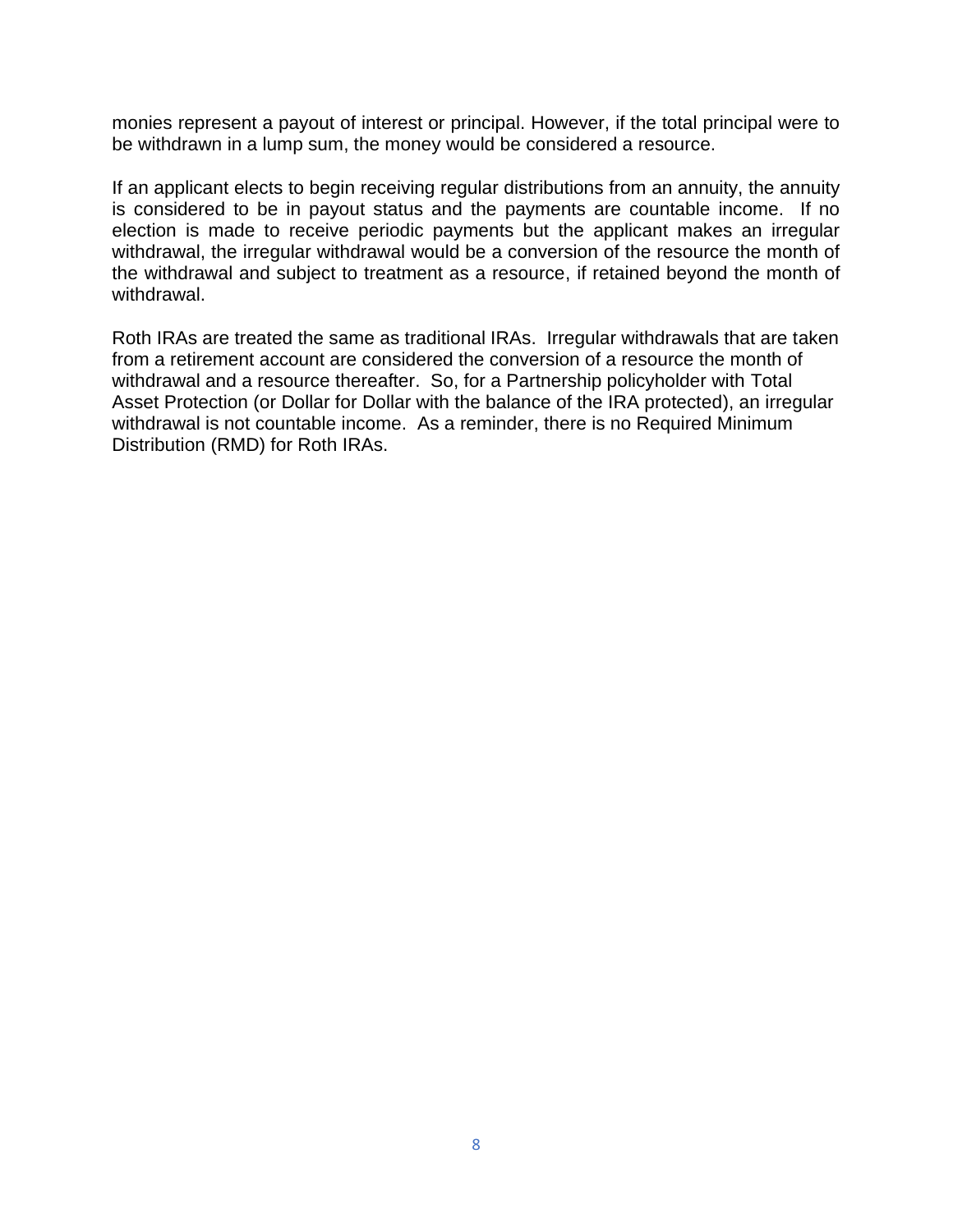

# **New York State Partnership for Long-Term Care**

*Medicaid Extended Coverage Eligibility Worksheet*

FOR LONG-TERM CARE This worksheet is provided to demonstrate, in general terms, how income is treated when Medicaid eligibility is determined for nursing home residents. This information is meant for **illustrative purposes only**. This worksheet utilizes a simplified eligibility determination process; therefore, the outcome of an actual application process may differ. The results of this worksheet are subject to the details of the applicant's case and the Medicaid eligibility rules in effect at the time of an actual application.

While this worksheet is designed to be a helpful tool in determining Medicaid eligibility and the treatment of one's income, questions relating to Medicaid applications should always be directed to the L[ocal Department of Social Services](https://www.health.ny.gov/health_care/medicaid/ldss.htm) [\(LDSS\)](https://www.health.ny.gov/health_care/medicaid/ldss.htm) Medicaid office. For applicants applying for community-based Medicaid, the LDSS located within the county where care is being received should be contacted. For applicants applying for chronic care Medicaid who reside in a skilled nursing facility, the LDSS located within the county where the individual formerly resided should be contacted.

# **Worksheet Instructions**

The treatment of income under the Medicaid program differs for married couples and single persons. To assist you in estimating eligibility for Medicaid Extended Coverage based on you and your spouse's income under current Medicaid rules, select **single** or **married**, as applicable. Fill in the blanks and then refer to the appropriate situation as directed. End notes with key clarifications are located on the last page of the worksheet. Using approximate amounts for gross income is acceptable since this exercise **does not** constitute an actual application for Medicaid benefits.

For the purpose of this exercise, it is recommended that you investigate an approximation of the average private monthly charges of nursing homes in your area. You can find such information from the New York State Partnership for Long-Term Care website [\(https://nyspltc.health.ny.gov\)](https://nyspltc.health.ny.gov/) or by calling several nursing homes in your area. You can locate private nursing homes by accessing the following link: [NYS Nursing Home Profiles.](https://profiles.health.ny.gov/nursing_home/%235.79/42.868/-76.809) Nursing home costs vary across New York State and subsequently, the determination for Medicaid eligibility will also vary. This is because Medicaid eligibility is largely determined by comparing your income to cost of the private nursing home situation specific to you. After determining the approximate average monthly rate (or the actual rate for a specific nursing home), use that dollar amount as the **private nursing home rate** as you use this worksheet.



**Department** of Health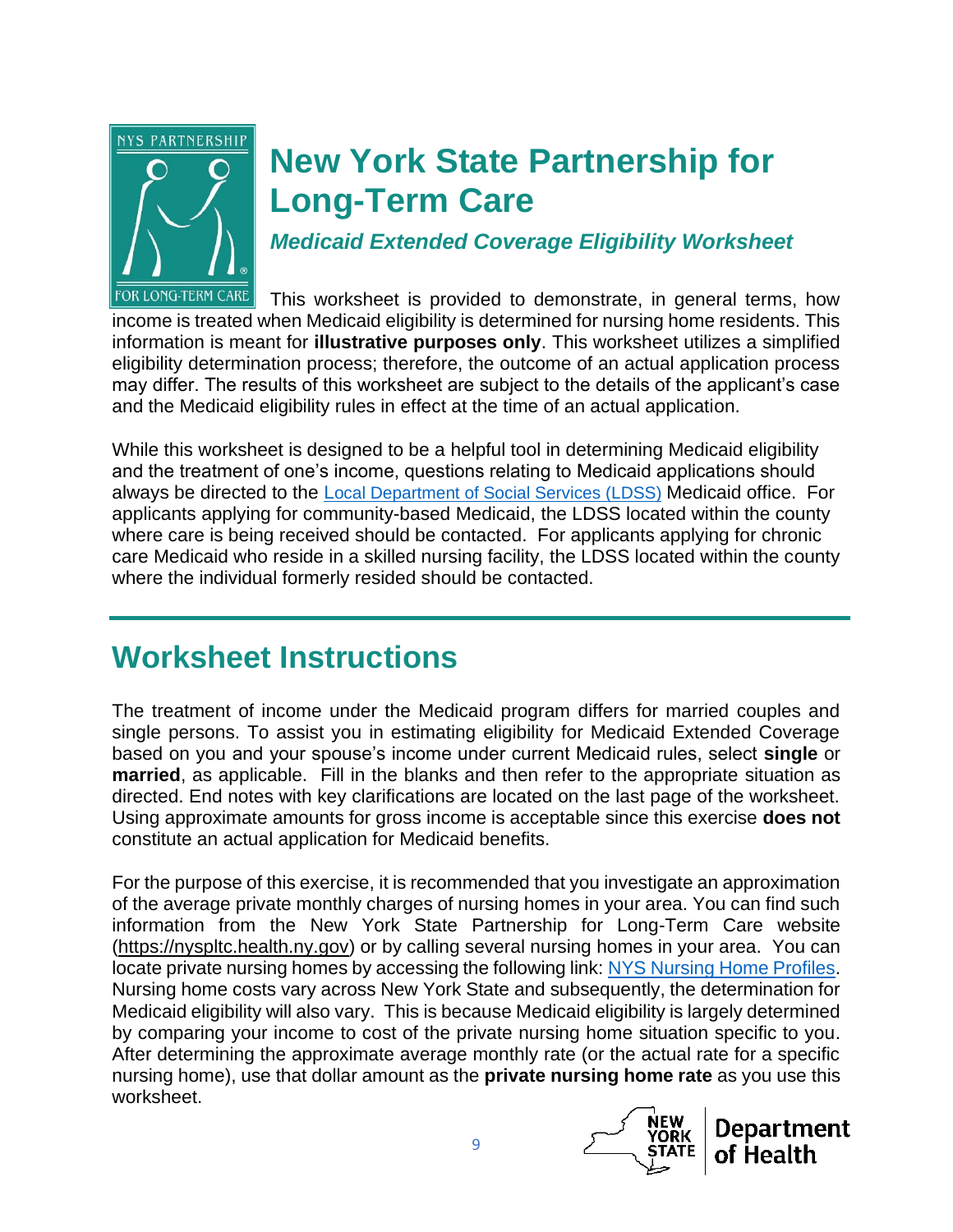## **SINGLE**

## *If you are a single individual with no spouse.*

| 1. ENTER YOUR GROSS MONTHLY INCOME. <sup>1</sup>                                                               |                  |
|----------------------------------------------------------------------------------------------------------------|------------------|
| 2. SUBTRACT \$50.00. <sup>2</sup>                                                                              | $-$ \$ 50.00     |
| 3. SUBTRACT ANY HEALTH INSURANCE<br>PREMIUMS. <sup>3</sup>                                                     | $-$ \$           |
| 3a. NET AVAILABLE MONTHLY INCOME.                                                                              |                  |
| 4. IS NET AVAILABLE MONTHLY INCOME (Line<br>3a) EQUAL TO OR LESS THAN THE PRIVATE<br><b>NURSING HOME RATE?</b> | <b>YES OR NO</b> |

→ If YES, net available monthly income will be contributed to your nursing home care and you are eligible for Medicaid Extended Coverage.

→ If NO, you are not eligible for Medicaid Extended Coverage for nursing home care. However, if you incur additional medical expenses, you may be eligible for Medicaid Extended Coverage for other services.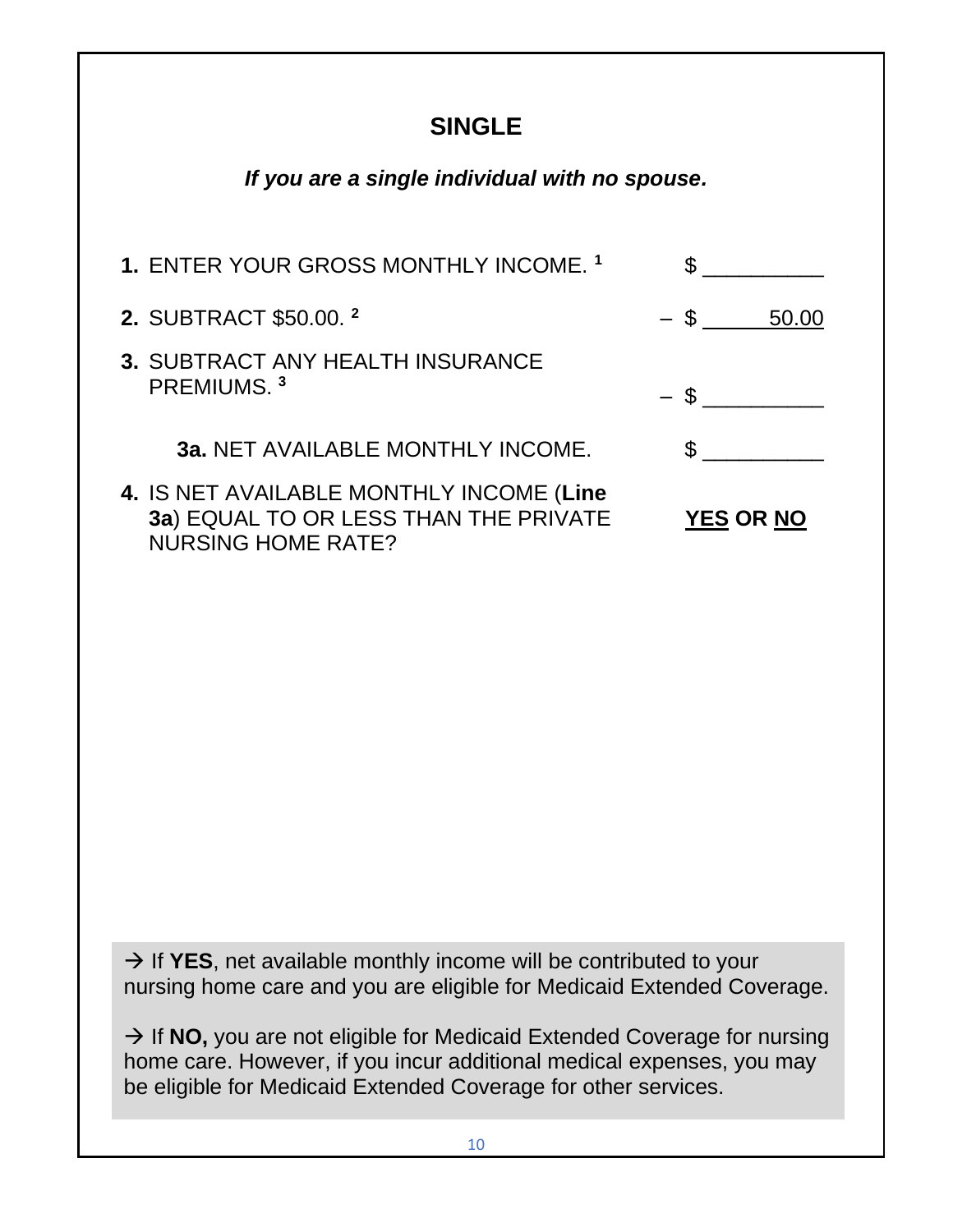# **MARRIED**

| If you are a married couple with no dependent family member $4$ .                         |                  |
|-------------------------------------------------------------------------------------------|------------------|
| 1. ENTER GROSS MONTHLY INCOME OF THE<br>SPOUSE IN THE NURSING HOME. 1                     | S                |
| <b>2. ENTER OTHERWISE AVAILABLE MONTHLY</b><br>INCOME OF THE SPOUSE AT HOME. <sup>5</sup> | \$.              |
| 3. IS OTHERWISE AVAILABLE INCOME OF THE<br>SPOUSE AT HOME LESS THAN \$3,435? 6            | <b>YES OR NO</b> |
| IF YES, GO TO MARRIED: 1                                                                  |                  |
| IF NO, GO TO MARRIED: 2                                                                   |                  |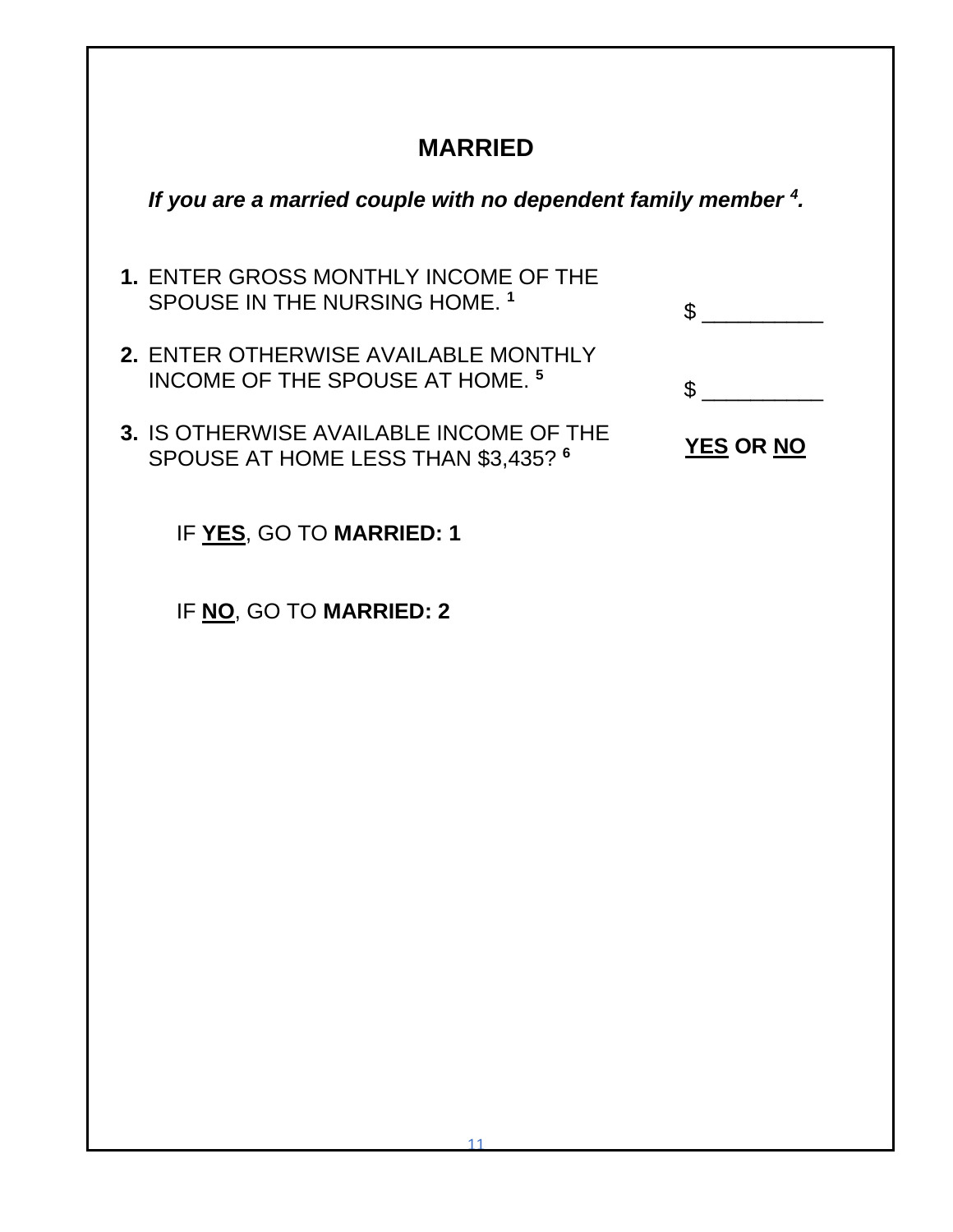| <b>MARRIED: 1</b>                                                                                                                                                                                                              |                  |  |
|--------------------------------------------------------------------------------------------------------------------------------------------------------------------------------------------------------------------------------|------------------|--|
| 1. ENTER \$3,435.00. <sup>6</sup>                                                                                                                                                                                              | $-$ \$ 3,435.00  |  |
| <b>2. SUBTRACT OTHERWISE AVAILABLE MONTHLY</b><br>INCOME OF THE SPOUSE AT HOME. <sup>5</sup>                                                                                                                                   | $-$ \$           |  |
| <b>2a. THE SPOUSE AT HOME MAY RECEIVE</b><br>THIS AMOUNT FROM THE MONTHLY<br><b>INCOME OF THE SPOUSE IN THE</b><br>NURSING HOME IF THE NURSING HOME<br>SPOUSE'S INCOME IS SUFFICIENT.                                          | $\mathbb{S}$     |  |
| 3. ENTER GROSS MONTHLY INCOME OF THE<br>SPOUSE IN THE NURSING HOME. 1                                                                                                                                                          | $\mathfrak{L}$   |  |
| 4. SUBTRACT \$50.00. <sup>2</sup>                                                                                                                                                                                              | $-$ \$ 50.00     |  |
| <b>5. SUBTRACT THE COMMUNITY SPOUSE'S</b><br>INCOME ALLOWANCE (LINE 2a).                                                                                                                                                       | $-$ \$           |  |
| <b>6. SUBTRACT HEALTH INSURANCE PREMIUMS</b><br>PAID BY THE SPOUSE IN THE NURSING HOME. <sup>3</sup>                                                                                                                           |                  |  |
| 6a. NET AVAILABLE MONTHLY INCOME.                                                                                                                                                                                              | \$.              |  |
| 7. IS NET AVAILABLE MONTHLY INCOME (Line 6a)<br><b>EQUAL TO OR LESS THAN THE PRIVATE</b><br><b>NURSING HOME RATE?</b>                                                                                                          | <b>YES OR NO</b> |  |
| $\rightarrow$ If YES, net available monthly income will be contributed to your<br>nursing home care and you are eligible for Medicaid Extended Coverage.                                                                       |                  |  |
| $\rightarrow$ If NO, you are not eligible for Medicaid Extended Coverage for nursing<br>home care. However, if you incur additional medical expenses, you may<br>be eligible for Medicaid Extended overage for other services. |                  |  |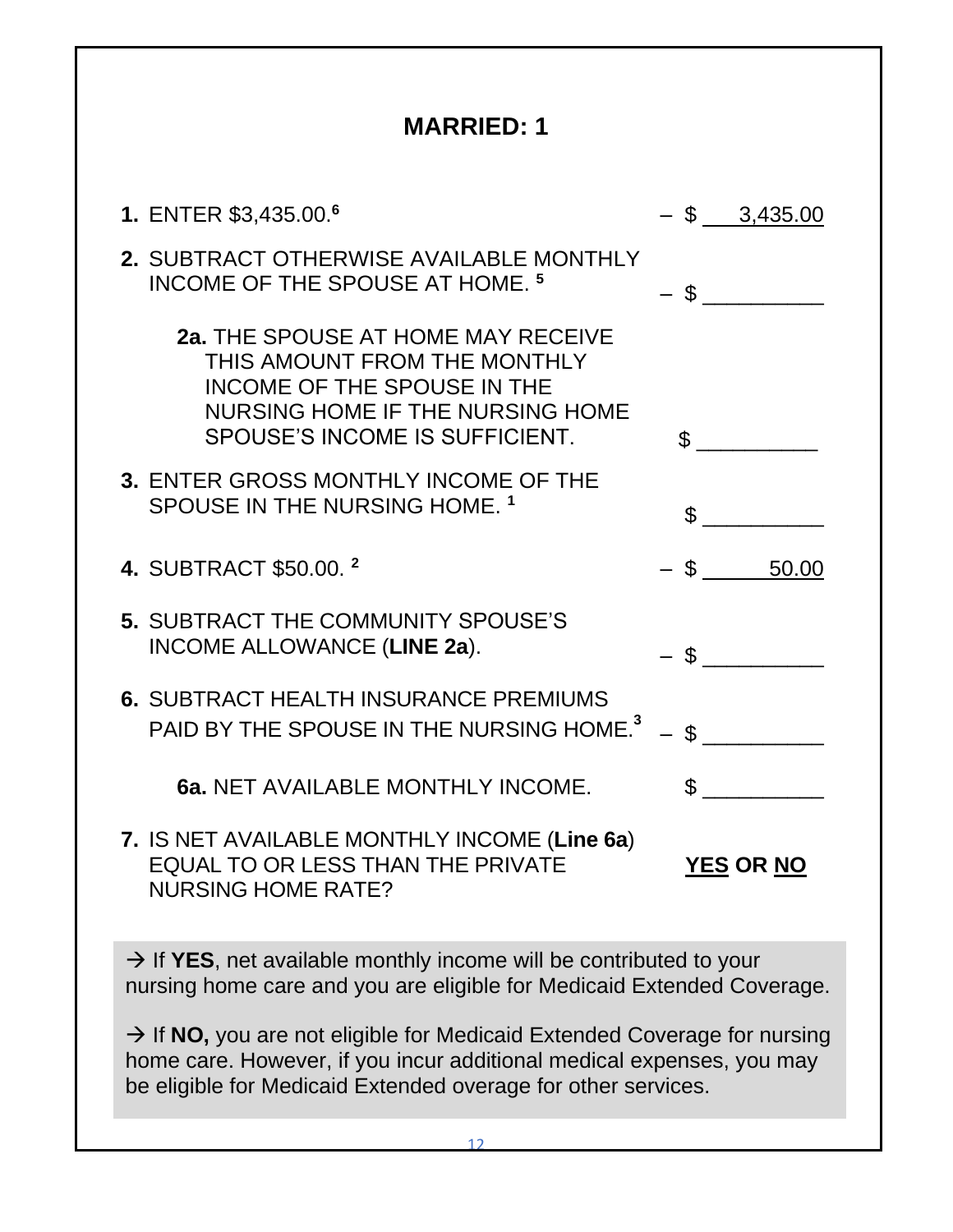| <b>MARRIED: 2</b>                                                                                                                                                                                                               |                  |
|---------------------------------------------------------------------------------------------------------------------------------------------------------------------------------------------------------------------------------|------------------|
| 1. ENTER OTHERWISE AVAILABLE MONLY INCOME OF THE<br>SPOUSE AT HOME. <sup>5</sup>                                                                                                                                                | \$               |
| 2. SUBTRACT \$3,435.00. 6                                                                                                                                                                                                       | $-$ \$ 3,435.00  |
| 2a. OVERAGE: AMOUNT OF OTHERWISE AVAILABLE<br>MONTHLY INCOME OF THE SPOUSE AT HOME WHICH<br>EXCEEDS \$3,435.00.6                                                                                                                |                  |
| 3. MULTIPLY OVERAGE (Line 2a) BY 25%.                                                                                                                                                                                           | $x \,$ \$ 0.25   |
| 3a. 25% OF OVERAGE (ROUNDED DOWN TO THE NEAREST<br>DOLLAR): THE SPOUSE AT HOME IS REQUESTED TO<br>CONTRIBUTE THIS AMOUNT TOWARD THE COST OF CARE<br>OF THE SPOUSE IN THE NURSING HOME.                                          |                  |
| 4. ENTER GROSS MONTHLY INCOME OF THE SPOUSE IN THE                                                                                                                                                                              |                  |
| NURSING HOME. <sup>1</sup>                                                                                                                                                                                                      | \$               |
| 5. SUBTRACT \$50.00. <sup>2</sup>                                                                                                                                                                                               | 50.00<br>$-$ \$  |
| 6. SUBTRACT HEALTH INSURANCE PREMIUMS PAID BY THE                                                                                                                                                                               |                  |
| SPOUSE IN THE NURSING HOME.                                                                                                                                                                                                     | \$               |
| 7. ADD THE AMOUNT THE SPOUSE AT HOME IS<br>CONTRIBUTING. (LINE 3a)                                                                                                                                                              |                  |
| <b>7a. TOTAL NET AVAILABLE MONTHLY INCOME.</b>                                                                                                                                                                                  |                  |
|                                                                                                                                                                                                                                 |                  |
| 8. IS NET AVAILABLE MONTHLY INCOME (Line 7a) EQUAL TO OR<br>LESS THAN THE PRIVATE NURSING HOME RATE?                                                                                                                            | <b>YES OR NO</b> |
| $\rightarrow$ If YES, net available monthly income will be contributed to your<br>nursing home care and you are eligible for Medicaid Extended Coverage.                                                                        |                  |
| $\rightarrow$ If NO, you are not eligible for Medicaid Extended Coverage for nursing<br>home care. However, if you incur additional medical expenses, you may<br>be eligible for Medicaid Extended Coverage for other services. |                  |